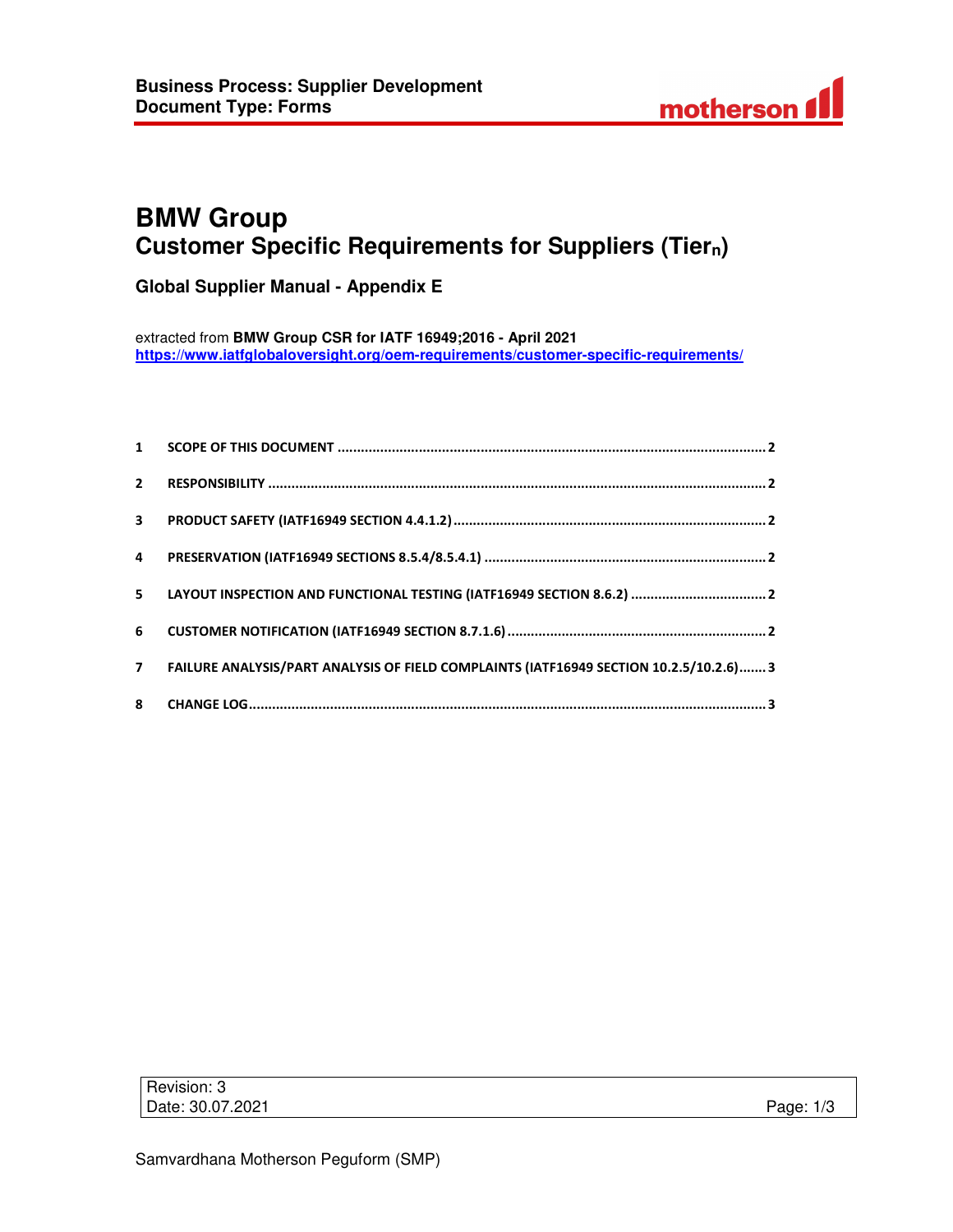

### **1 Scope of this document**

The scope of this document is to ensure compliance to customer requirement by sub-suppliers of SMP Automotive who are supplying for any BMW project. This document is listing requirements for these suppliers in addition to standard IATF16949 requirements and in addition to standard SMP requirements.

# **2 Responsibility**

Suppliers who are supplier for SMP of a component for a BMW product shall meet all requirements listed in this document during the whole project lifetime. This includes but not limited to:

- Regularly check for updates of this document on www.smp-automotive.com
- Ensure availability and awareness of related BMW standards and requirements mentioned in this document
- Ensure requirements are met in their supply chain

# **3 Product Safety (IATF16949 section 4.4.1.2)**

The supplier shall nominate a Product Safety & Conformity Representative (PSCR) in the SMP B2B Portal PriSMa and to confirm or update annually or in case of any change.

#### **4 Preservation (IATF16949 sections 8.5.4/8.5.4.1)**

Unless otherwise specified by SMP, supplier shall meet Logistic Requirement for Suppliers of BMW Group ("Logistische Anforderungen an Lieferanten der BMW Group").

Unless otherwise specified by SMP, supplier shall consider and meet requirements of "BMW Verpackungshandbuch" – Packaging Manual of the BMW Group.

# **5 Layout Inspection and Functional Testing (IATF16949 section 8.6.2)**

Unless otherwise specified by SMP, supplier shall meet the BMW Group Standard 90018-1 and 90018-2 regarding annual requalification requirements.

# **6 Customer Notification (IATF16949 section 8.7.1.6)**

For submission of a supplier self-notification regarding quality non conformities all relevant information shall be distributed to all affected plants of the SMP via email within 24h (to SMP Purchasing and SQA responsible to that particular supplier).

| Revision: 3      |           |
|------------------|-----------|
| Date: 30.07.2021 | Page: 2/3 |